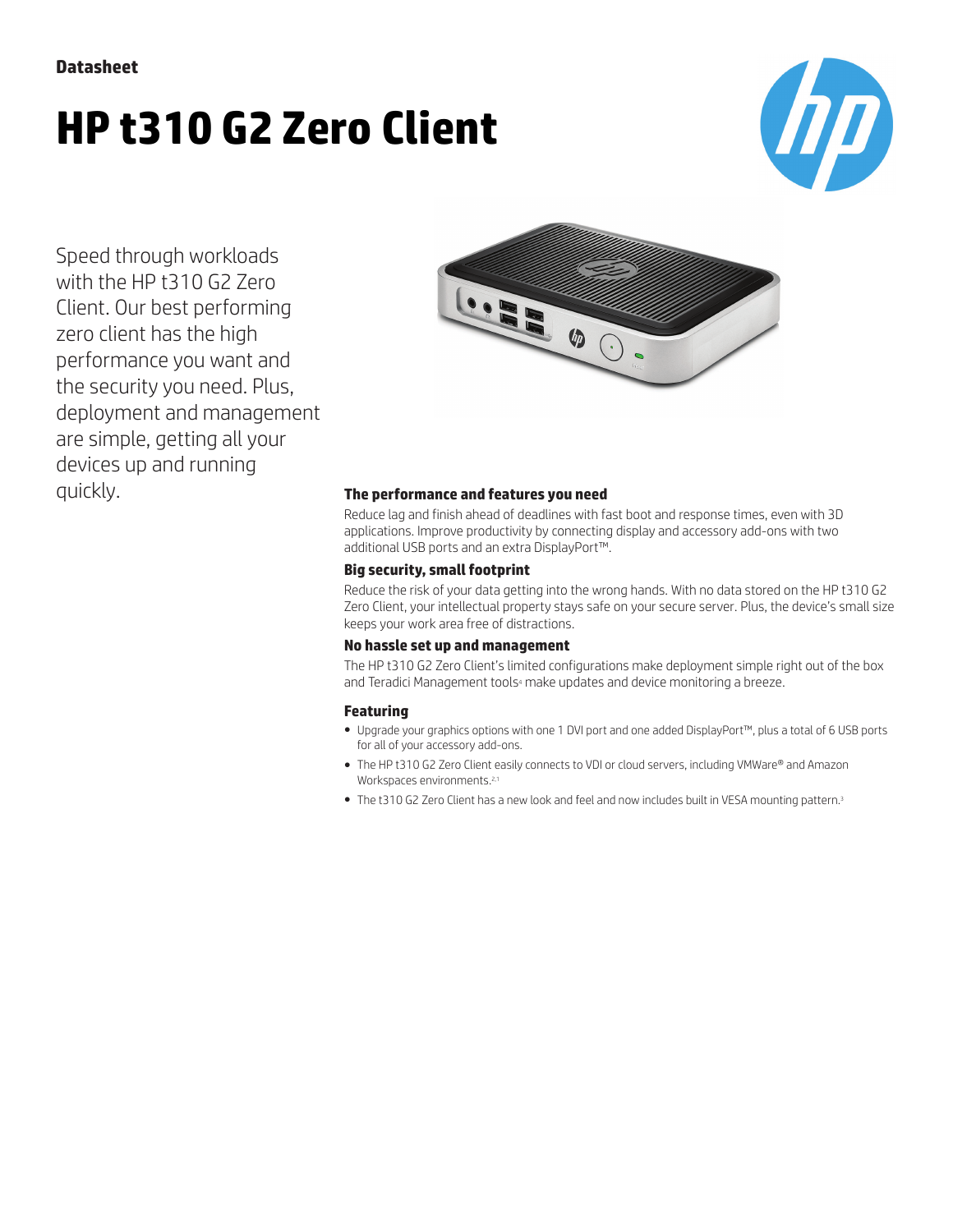## **HP t310 G2 Zero Client Specifications Table**





| <b>Operating System</b>           | No operating system                                                                                                                                                                      |
|-----------------------------------|------------------------------------------------------------------------------------------------------------------------------------------------------------------------------------------|
| <b>Core Processing Technology</b> | TERA2321 PCoIP Zero Client                                                                                                                                                               |
| <b>Graphics</b>                   | Graphics integrated on processor                                                                                                                                                         |
| <b>System Memory</b>              | 512 MB DDR3-1333 SDRAM<br>(Transfer rates up to 1333 MT/s)                                                                                                                               |
| <b>Networking</b>                 | 10/100/1000 GbE or 100 Mbps fiber NIC; Wake on LAN (WOL) using magic packet; TCP/IP with DNS and DHCP; UDP                                                                               |
| Audio                             | Stereo audio output using 1/8-inch mini-jack. Stereo audio input using 1/8-inch microphone mini-jack                                                                                     |
| <b>Display Support</b>            | Supports up to 2 displays using 1 DVI-I and 1 DisplayPort™ connection at resolutions up to 1920 x 1200 at 60 Hz or single digital display at<br>resolutions up to 2560 x 1600.           |
| <b>Input Devices</b>              | HP Wired USB Keyboard (standard)<br>HP Wired USB Mouse (standard)                                                                                                                        |
| <b>Power</b>                      | 36 W, worldwide auto-sensing, 100-240 VAC, 50-60 Hz                                                                                                                                      |
| Input/Output                      | Front 4 USB 2.0; 1 headphone; 1 microphone<br>Back 2 USB 2.0; 1 RJ-45 or 1 Fiber NIC; 1 DVI-I; 1 DisplayPort™; 1 power connector<br>(Two of 4 USB 2.0 ports used for keyboard and mouse) |
| Dimensions (W x D x H)            | $2.56 \times 5.41 \times 7.37$ in<br>$6.5 \times 13.75 \times 18.72$ cm<br>(With stand)                                                                                                  |
| Weight                            | $1.32$ lb<br>0.6 <sub>kq</sub>                                                                                                                                                           |
| <b>Protocols</b>                  | VMware® Horizon View™ through PCoIP; VMware Horizon® DaaS® through PCoIP; Amazon WorkSpaces through PCoIP                                                                                |